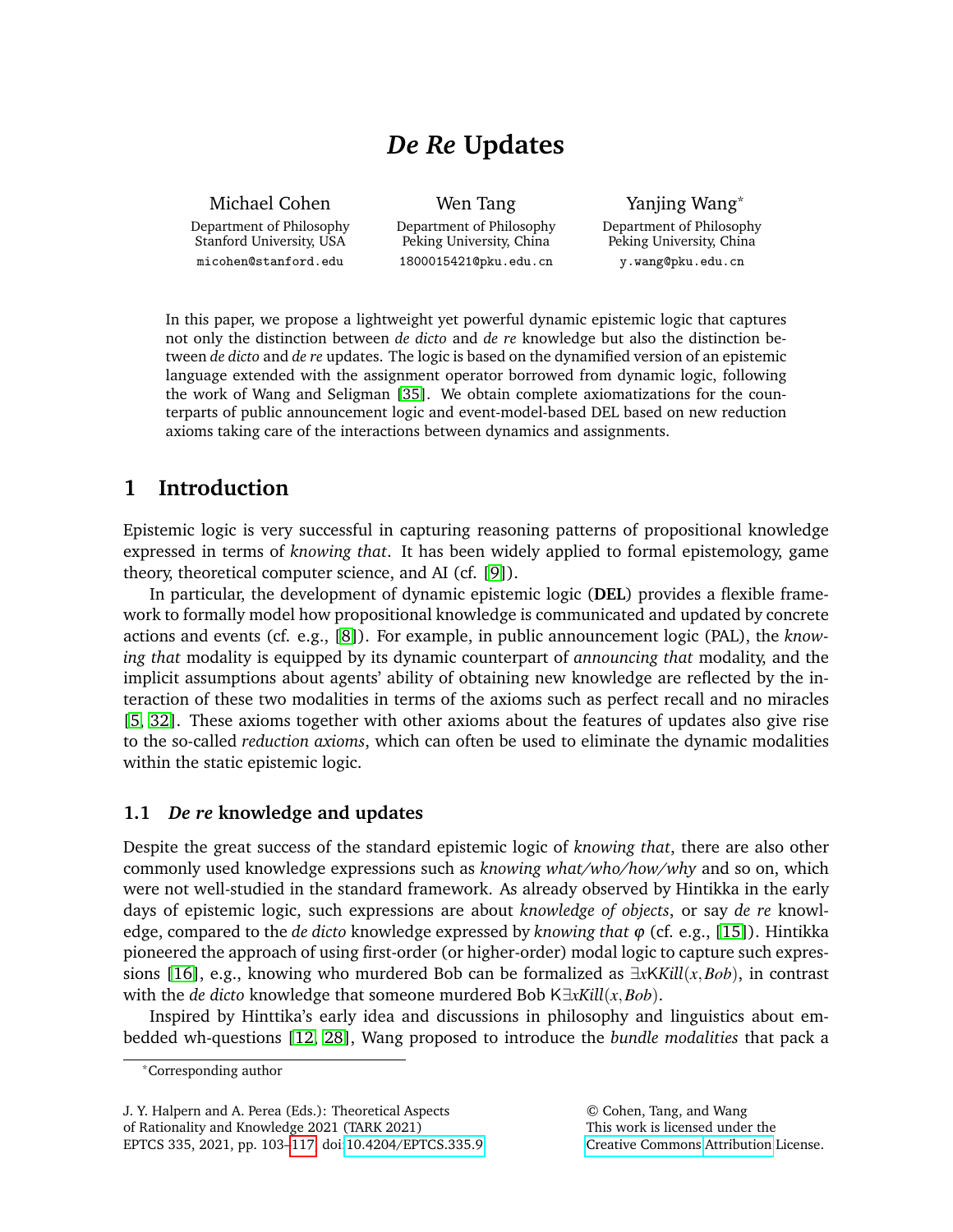quantifier and an epistemic modality together to capture each *know-wh* as a whole, instead of breaking it down into smaller components [\[30\]](#page-14-4). This leads to a new family of (non-normal) epistemic logics of *know-wh* and new decidable fragments of first-order modal logics [\[29,](#page-14-5) [23\]](#page-14-6).

Now a very natural question arises, **how do we capture the dynamics of such** *de re* **knowledge?** More specifically, **can we repeat the success of DEL with a genuine** *de re* **counterpart?** We hope the present paper can provide positive answers to such questions by presenting a framework which can handle both *de re* and *de dicto* knowledge and updates.

Let us first understand the technical difficulties in handling the *de re* dynamics in the existing framework. To be more specific, consider a logic of *knowing what* featuring the Kv modality introduced in the very same paper where Plaza invented the public announcement logic (**PAL**) [\[24\]](#page-14-7). Given a non-rigid name *a*, Kv*ia* says that agent *i knows (what) the value/reference of a (is)*. It has a very intuitive semantics induced by its hidden first-order modal form of ∃*x*K*i*(*x* ≈ *a*). After failing to apply the reduction method of **PAL**, Plaza proposed the question of axiomatizing such a logic with the presence of public announcements. Wang and Fan showed that there is simply no reduction possible in Plaza's language and use a strengthened conditional Kv modality to axiomatize the logic [\[33,](#page-14-8) [34\]](#page-14-9). Note that although *de dicto* announcements can possibly involve or change *de re* knowledge as nicely shown in [\[21,](#page-14-10) [22\]](#page-14-11),<sup>[1](#page-1-0)</sup> it is not the most natural dynamic counterpart of the Kv*<sup>i</sup>* operator, as the table below shows:

|       | knowledge                  | dynamics                             |
|-------|----------------------------|--------------------------------------|
|       | $de\,dicto$   knowing that | announcing that                      |
| de re |                            | knowing what $\vert$ announcing what |

Just like one can know a proposition after an announcement, one should be able to know the value of *a* after it is announced. However, announcing the value of *a* cannot be easily handled by *announcing that*, e.g., suppose the domain of *a* is the set of natural numbers, then you need to use infinitely many non-deterministic announcements in the form of  $a \approx k$  for each  $k \in \mathbb{N}$ . Does it mean we need to introduce constants for all the numbers in the language? What if the value domain is uncountable?

Given such concerns, a new *announcing value* modality [a] was introduced in [\[11\]](#page-13-6) with its dynamic semantics of eliminating the worlds which do not share the same value of *a* as the designated actual world.<sup>[2](#page-1-1)</sup> However, despite some success of axiomatizing  $[a]$  and Kv in very restricted cases, it remains hard to capture the full logic with know-that, know-what, announcethat, and announce-what. Unlike the announcement operator, [*a*] does not obey the *no miracles* axiom,<sup>[3](#page-1-2)</sup> which is one of the pillars behind dynamic epistemic logic (cf.  $[32]$ ). One reason for this failure is that the *de re* update is *not global*, i.e., the updated effect depends on the value of *a* on the world where it is executed. It also leads to the problem of not being able to reduce such a dynamic operator. One way to go around is to introduce some rigid constants and all kinds of conditional knowledge operators as in [\[2\]](#page-13-7) to eliminate the dynamic operators in a much stronger background logic. However, this seems to be a little bit *ad hoc*, especially when we consider more general *de re* updates which are not entirely public, such as telling *i* the passwords of *c* and *d* but letting the observer *j* be uncertain about which is which. **Is there a simpler/natural yet more powerful framework to handle all these dynamics in a uniform way?** Our answer is again affirmative, as to be explained below.

<span id="page-1-0"></span><sup>1</sup>For example, announcing *that* Bob knows *what* is the value of the password.

<span id="page-1-1"></span><sup>2</sup>The modality is called the *public inspection* in [\[11\]](#page-13-6).

<span id="page-1-2"></span><sup>&</sup>lt;sup>3</sup>A typical *no miracles* axiom is in the shape of  $\langle e \rangle K \varphi \to K[\varrho] \varphi$ . It is not valid if  $[\varrho]$  is the announcing-what operator.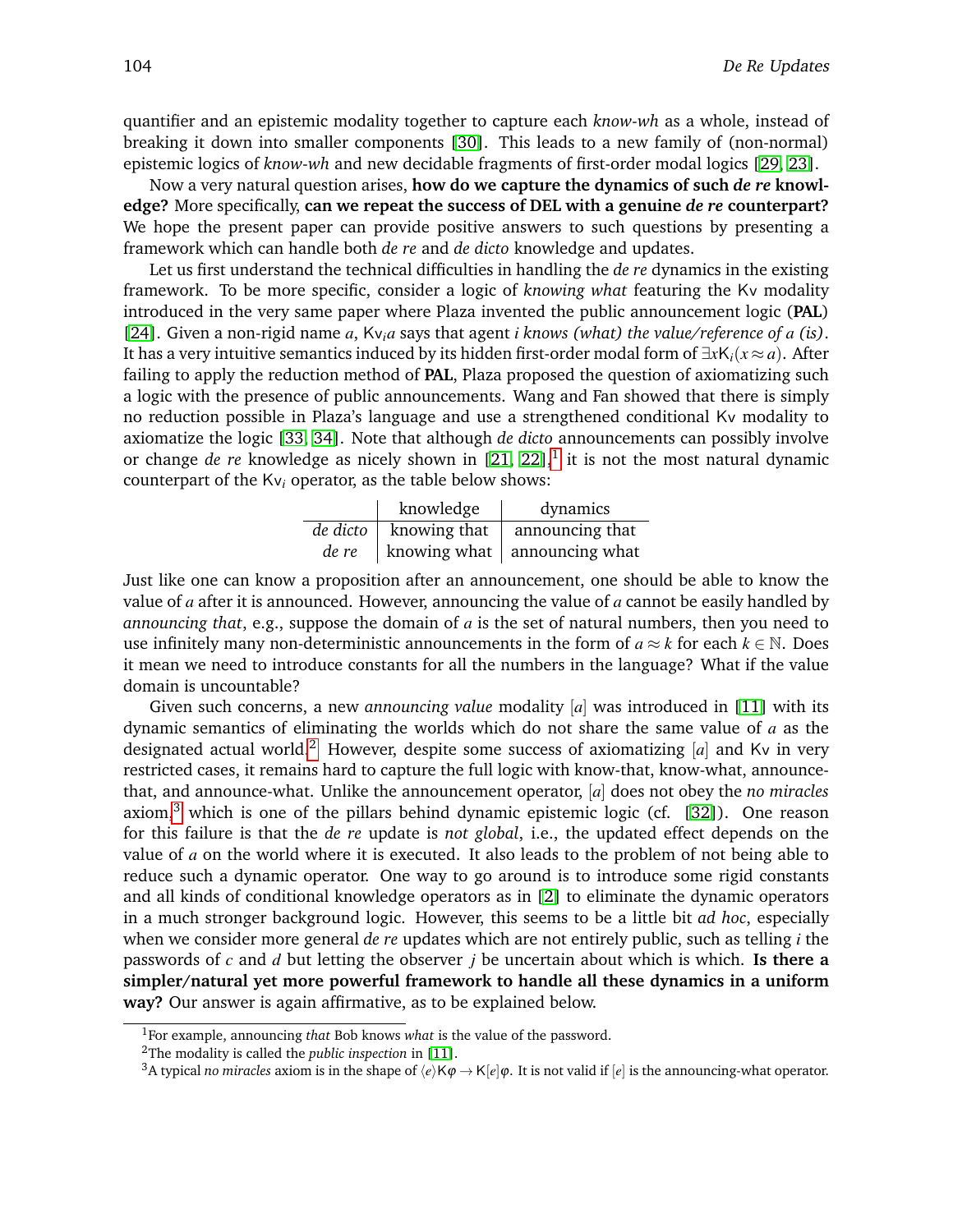### **1.2 Bridging** *de re* **and** *de dicto* **by the assignment operator**

Our main inspiration comes from the treatment of *de re* knowledge using the *assignment operator*  $[x := t]$  from first-order *dynamic logic* [\[14\]](#page-13-8). The intuitive semantics of  $[x := t]$  is simply an imperative one: assigning variable *x* the current value of the term *t*. As remarked in [\[19\]](#page-14-12), Pratt in [\[25\]](#page-14-13) already noticed the connection between the assignment operator and the λ*-abstraction* that is often used to distinguish the *de re* and *de dicto* readings in first-order modal logic [\[27,](#page-14-14) [10\]](#page-13-9).[4](#page-2-0) Our technical framework follows the quantifier-free epistemic logic with assignments studied in [\[35\]](#page-14-1), but without considering the termed modalities there. The core idea is that we can use the assignment operator to "store" the actual reference of a certain term, and use it under the right scope to capture various forms of *de re* knowledge. For example,  $[x := a]K_iPx \wedge \neg K_iPa$  says that agent *i* knows of *a* that *P*, but does not know that *Pa*. As another simple example, note that  $[x := a]K_i(x \approx a)$  actually expresses that *i* knows what *a* is, exactly as  $Kv_i a$  in the knowing value logic that we mentioned [\[24\]](#page-14-7). Essentially, the assignment operator can be used as the *bridge* between the *de dicto* and the *de re* knowledge. Now comes the natural question: **can it also bridge the** *de dicto* **and** *de re* **updates?**

The answer is positive and the solution is surprisingly simple: we just need to use the usual **DEL** dynamic operators such as public announcement or event updates together with the assignment operator. For example, the *de dicto* update of announcing that  $x \approx a$  can be turned into the *de re* update of announcing the value of *a* by adding the assignment operator  $[x := a]$  in front of the announcement operator  $[!x \approx a]$ . As we will show later, the combination of the announcement and the assignment is very powerful and can capture various notions of dependency and conditionals mixing *de re* and *de dicto* updates. The example of telling *i* the passwords of *c* and *d* without letting *j* know which is which can also be easily handled by using a two-world event model with  $x \approx c \land y \approx d$  and  $x \approx d \land y \approx c$  as the preconditions respectively, in the scope of two assignment operators  $[x := c][y := d]$ . This will become clear when we introduce the event update formally later on.

Our treatment of the public announcements and event updates is basically the same as in the standard **DEL**. Thus the basic properties such as *perfect recall* and *no miracles* between the knowledge operator and dynamic operators stay the same. The combination of the assignment and the dynamics together is responsible for the apparent failure of *no miracles*. [5](#page-2-1) As in the standard **DEL**, we will show that the dynamic operators can be eliminated.

Our contributions in this paper are summarized below:

- We propose a lightweight dynamic epistemic framework with assignment operators, which can handle both *de re* and *de dicto* knowledge and updates in a uniform way.
- The public announcement operator and event model update operators can be eliminated qua expressivity as in the standard dynamic epistemic logic.
- We obtain complete axiomatizations of all the logics introduced in the paper.

The technical results are relatively straightforward. The main point of the paper is to highlight the use of the assignment operators in capturing the *de re* updates, and propose the alternative

<span id="page-2-0"></span><sup>4</sup>There is a large body of research in modal logic trying to distinguish *de re* and *de dicto* readings, cf. e.g., also [\[13,](#page-13-10) [7,](#page-13-11) [17,](#page-14-15) [26\]](#page-14-16).

<span id="page-2-1"></span><sup>5</sup>The non-global nature of *de re* updates comes from the assignments which only record the local value. This is also related to logics of local announcements [\[3\]](#page-13-12) and to the study of opaque updates whose result is not always antecedently known to the agent [\[6\]](#page-13-13).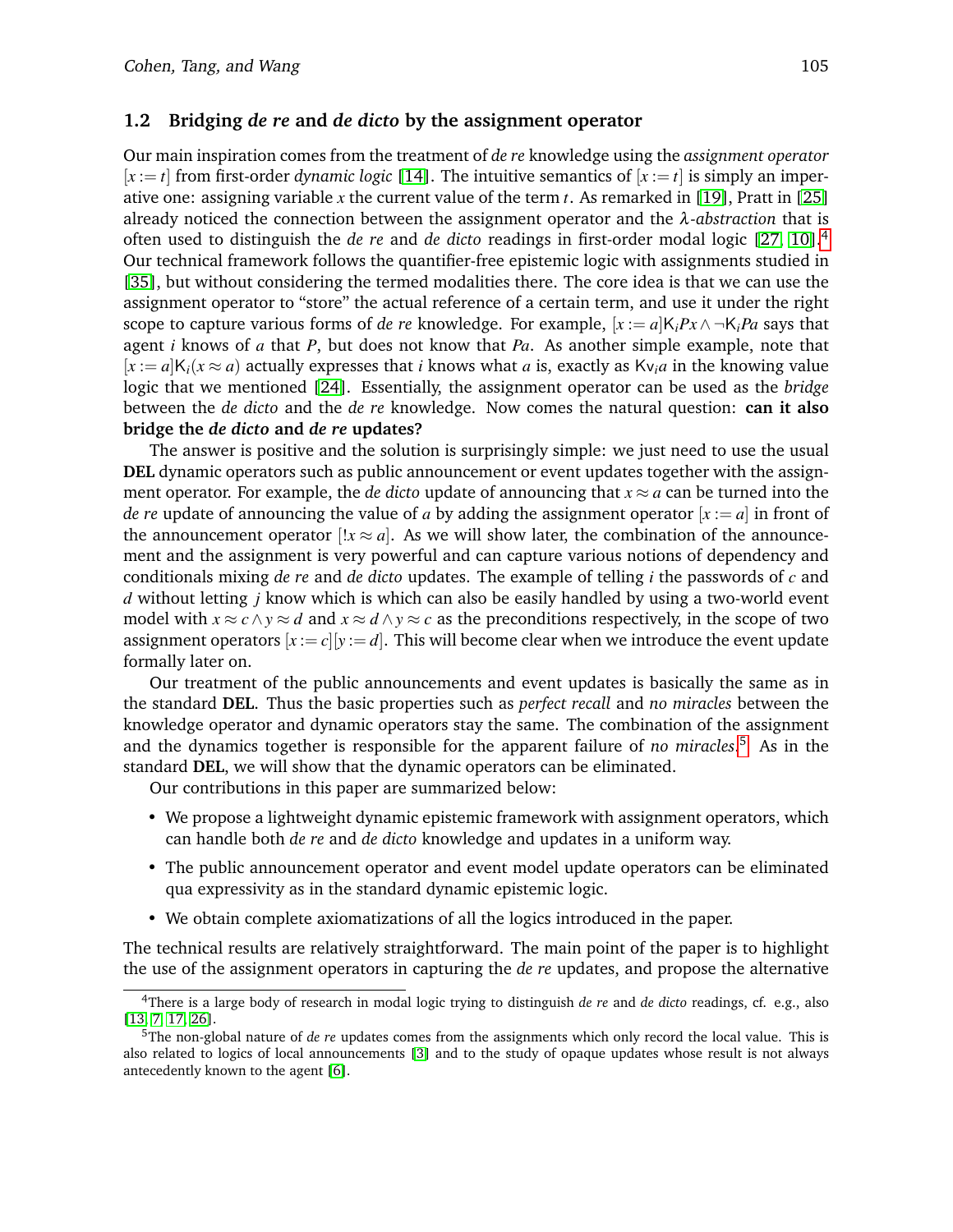static epistemic logic which can pre-encode *de re* dynamics. The **magic of the assignment operator** is that it can automatically turn *de dicto* notions into the corresponding *de re* notions almost for free. Therefore we just need to add the assignment operator to a relatively standard *de dicto* epistemic framework to capture all those *de re* knowledge and updates, without introducing various new *ad hoc* modalities.

We hope our framework can also bring new tools for philosophical analysis related to *de re* updates. For example, *de re* updates can be used to analyze scenarios in which an agent has *de dicto* knowledge of every proposition but is still able to learn new *de re* knowledge. Such learning events require *de re* updates. Scenarios in which a propositionally omniscient agent is able to learn something new about their environment play a central role in philosophy of mind (e.g., Frank Jackson's *Mary's room* thought experiment [\[20,](#page-14-17) [18\]](#page-14-18)). We leave the philosophical discussion to a future occasion.

**Structure of the paper** In Section [2,](#page-3-0) we introduce the basic epistemic logic with assignments and its axiomatization. Section [3](#page-6-0) adds the public announcement operator and Section [4](#page-9-0) discusses the event model updates with and without factual changes. We conclude with future directions in Section [5.](#page-12-0)

# <span id="page-3-0"></span>**2 Epistemic logic with assignments**

In this section, we present a language of epistemic logic with assignments. It can be viewed as a simplified version of the language studied in [\[35\]](#page-14-1) without the term-modalities.

### **2.1 Language and Semantics**

**Definition 1 (Language of BELAS)** *Given a set of variables X, set of names N, set of agents I and a set of predicate symbols P, the language of Basic Epistemic Logic with Assignments (BELAS) is defined as:*

$$
t ::= x | a
$$
  

$$
\varphi ::= t \approx t | P\vec{t} | (\varphi \wedge \varphi) | \neg \varphi | K_i \varphi | [x := t] \varphi
$$

*where*  $x \in X$ *,*  $a \in N$ *,*  $P \in P$ *, and*  $i \in I$ *.* 

We call  $t \approx t'$  and *Pt* atomic formulas. We use the usual abbreviations  $\vee, \rightarrow, \widehat{K}_i, \langle x := t \rangle$ , and write Kv<sub>i</sub>*a* for  $[x := a]K_i(x \approx a)$ . As we discussed in the introduction, Kv<sub>i</sub>*a* says the agent *i* knows the value of *a*. Based on the semantics to be given later, Kv*<sup>i</sup>* is indeed the same know-value modality discussed in [\[24,](#page-14-7) [33\]](#page-14-8).

Following [\[35\]](#page-14-1), we define the free and bound occurrences of a variable in a **BELAS**-formula by viewing  $[x := t]$  in  $[x := t]$   $\varphi$  as a quantifier binding x in  $\varphi$ . We call x a *free variable* in  $\varphi$  if there is a *free occurrence* of *x* in  $\varphi$ . Formally the set of free variables  $Fv(\varphi)$  in  $\varphi$  is defined as follows:

 $\alpha$ 

$$
Fv(P\vec{r}) = Var(\vec{r}) \qquad Fv(t \approx t') = Var(t) \cup Var(t')
$$
  
\n
$$
Fv(\neg \varphi) = Fv(\varphi) \qquad Fv(\varphi \land \psi) = Fv(\varphi) \cup Fv(\psi)
$$
  
\n
$$
Fv(K_i\varphi) = Fv(\varphi) \qquad Fv([x := t]\varphi) = (Fv(\varphi) \setminus \{x\}) \cup Var(t)
$$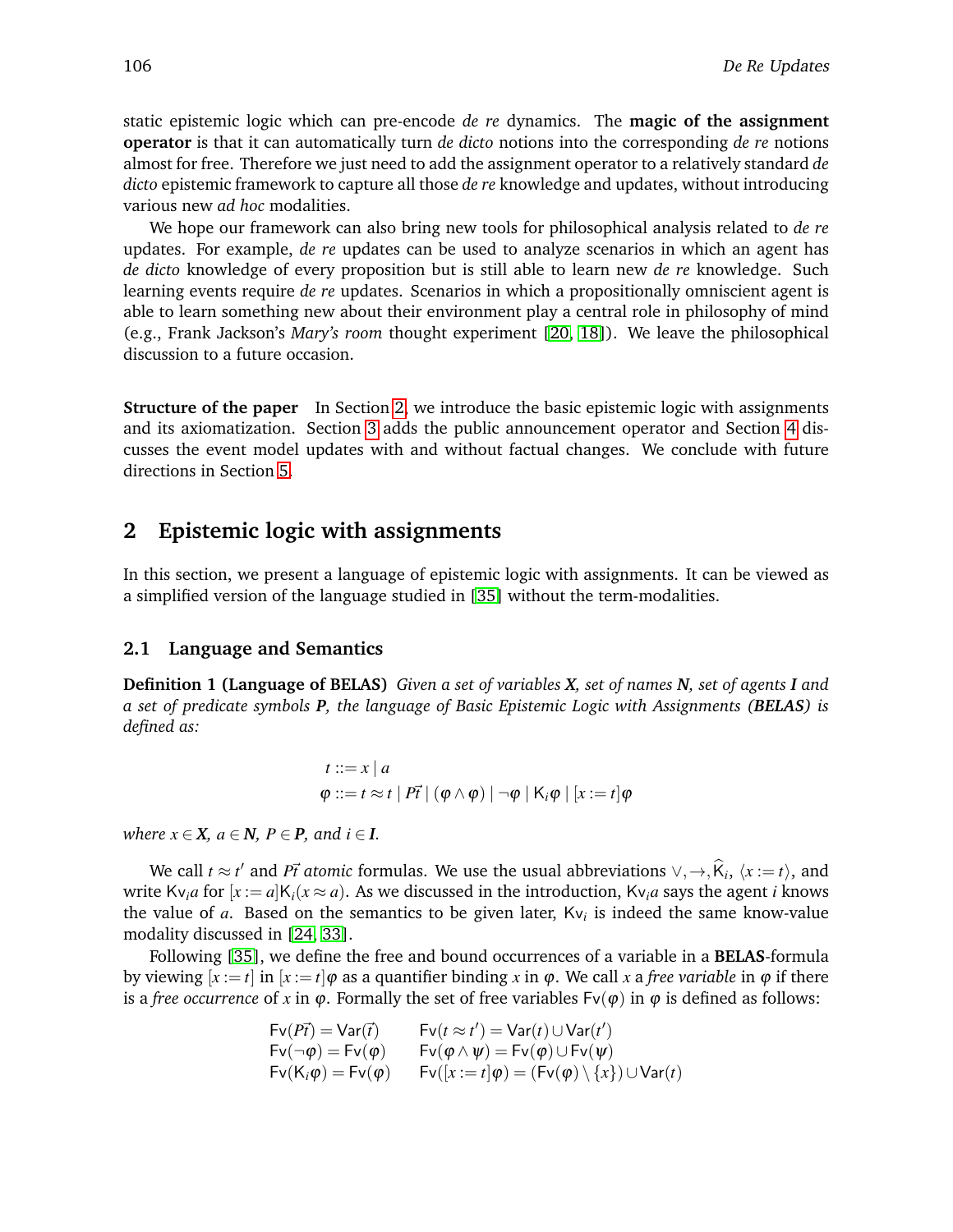where  $\text{Var}(\vec{t})$  is the set of variables in  $\vec{t}$ . We use  $\varphi[y/x]$  to denote the result of substituting y for all the free occurrences of *x* in  $\varphi$ , and say  $\varphi[y/x]$  is *admissible* if all the occurrences of *y* by replacing free occurrences of *x* in  $\varphi$  are also free in  $\varphi[y/x]$ . It is showed in [\[35\]](#page-14-1) that  $[x := t]$  indeed behaves like a quantifier via a translation to a 2-sorted first-order logic.

The models are simply first-order Kripke models.

**Definition 2 (Models)** *A* (constant domain) Kripke model *M* is a tuple  $\langle W, D, R, \rho, \eta \rangle$  where:

- *W is a non-empty set of possible worlds.*
- *D is a non-empty set of objects, called the* domain *of* M*.*
- $R: I \rightarrow 2^{W \times W}$  assign a binary relation  $R(i)$  (also written  $R_i$ ) between worlds, to each agent *i*.
- $\rho: P \times W \to \bigcup_{n \in \omega} 2^{D^n}$  assigns an *n*-ary relation over  $D$  each *n*-ary predicate  $P$  at each world.
- $\eta: N \times W \rightarrow D$  *assigns an object to each name*  $a \in \mathbb{N}$  *at each world w*.

*Given M, we refer to its components as*  $W_{M}$ , *D<sub>M</sub>*, *R<sub>M</sub>*, *ρ<sub>M</sub>*, *η<sub>M</sub>*. *A* pointed Kripke model *is a triple*  $M, w, \sigma$ , where  $w \in W_M$  and  $\sigma: X \to D_M$  assigns an object to every variable. Given M, and a world *w*, σ can be lifted to  $\sigma_w$  over all the terms *t* such that  $\sigma_w(a) = \eta(a,w)$  for names. An epistemic *model is a model where the relations are equivalence relations.*

Note that the names in **N** and predicates are non-rigid designators.

**Definition 3 (Semantics)** *The truth conditions are given with respect to* M,*w*,σ*:*

$$
\mathcal{M}, w, \sigma \vDash t \approx t' \Leftrightarrow \sigma_w(t) = \sigma_w(t')
$$
\n
$$
\mathcal{M}, w, \sigma \vDash P(t_1 \cdots t_n) \Leftrightarrow (\sigma_w(t_1), \cdots, \sigma_w(t_n)) \in \rho(P, w)
$$
\n
$$
\mathcal{M}, w, \sigma \vDash \neg \phi \Leftrightarrow \mathcal{M}, w, \sigma \nvDash \phi
$$
\n
$$
\mathcal{M}, w, \sigma \vDash (\phi \land \psi) \Leftrightarrow \mathcal{M}, w, \sigma \vDash \phi \text{ and } \mathcal{M}, w, \sigma \vDash \psi
$$
\n
$$
\mathcal{M}, w, \sigma \vDash K_i \phi \Leftrightarrow \mathcal{M}, v, \sigma \vDash \phi \text{ for all } v \text{ s.t. } wR_i v
$$
\n
$$
\mathcal{M}, w, \sigma \vDash [x := t] \phi \Leftrightarrow \mathcal{M}, w, \sigma[x \mapsto \sigma_w(t)] \vDash \phi
$$

*where*  $\sigma[x \mapsto \sigma_w(t)]$  *denotes an assignment that is the same as*  $\sigma$  *except for mapping x to*  $\sigma_w(t)$ *.* 

Now we can check the derived semantics for Kv*i*:

$$
\mathcal{M}, w, \sigma \vDash Kv_i a
$$
  
\n
$$
\Leftrightarrow \mathcal{M}, w, \sigma \vDash [x := a]K_i(x \approx a)
$$
  
\n
$$
\Leftrightarrow \mathcal{M}, v, \sigma[x \mapsto \sigma_w(a)] \vDash x \approx a \text{ for all } v \text{ s.t. } wR_i v
$$
  
\n
$$
\Leftrightarrow \sigma_w(a) = \sigma_v(a) \text{ for all } v \text{ s.t. } wR_i v
$$

Over reflexive models we have the semantics in [\[33\]](#page-14-8):

$$
\mathscr{M}, w, \sigma \vDash \mathsf{Kv}_i a \Leftrightarrow \sigma_v(a) = \sigma_{v'}(a) \text{ for all } v, v' \text{ s.t. } wR_i v \text{ and } wR_i v'.
$$

<span id="page-4-0"></span>**Example 4** *Consider the following model* M *as a simple example with two worlds s*,*t, a signature that contains only the unary predicate P, one agent i, a domain with two objects o*1*, o*2*, a* ρ *such that*  $\rho(P,s) = \{o_1\}, \rho(P,t) = \{o_2\}$ , and an  $\eta$  depicted below by abusing the symbol  $\approx$ *:* 

$$
\begin{array}{ccc}\n\left\langle \stackrel{\cdot}{\cdot}\right\rangle & & \left\langle \stackrel{\cdot}{\cdot}\right\rangle \\
\frac{s:a\approx o_1,b\approx o_2 \longleftrightarrow i\iff a\approx o_2,b\approx o_1}\n\end{array}
$$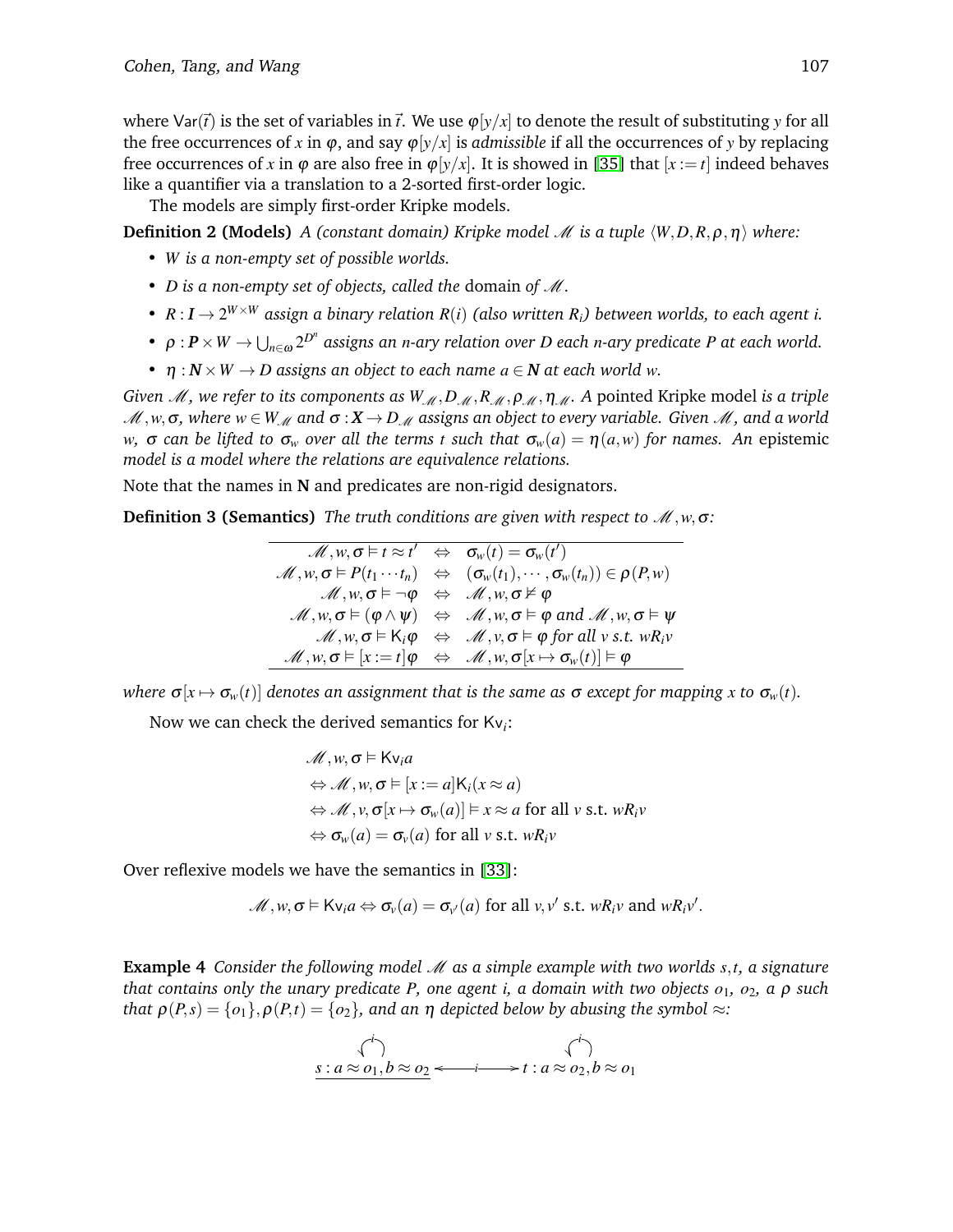In the above example, agent *i* has the *de dicto* knowledge that  $P(a)$ :  $\mathcal{M}, s, \sigma \models K_i P(a)$  for any σ, since the formula does not contain any free variable. However, note that  $\mathcal{M}, s, \sigma = \neg[x :=$  $a|K_iP(x)$ , i.e., in the actual world *s* (underlined), agent *i* does not have the *de re* knowledge that the object that *a* denotes (object  $o_1$ ) has property *P*. Although the agent knows all the propositional facts regarding the property *P*, it still has the *de re* ignorance. Further note that no closed formula involving just *P* can distinguish states *s* and *t*. A *de re* update is needed for the agent to learn that state *t* is not the actual world.

Adapting the proofs in [\[35,](#page-14-1) [36\]](#page-14-19), it is not hard to show the following, which we leave for the full version of the paper:

- $[x := t]$  cannot be eliminated in **BELAS** qua expressivity.
- **BELAS** is decidable over arbitrary and reflexive models;
- **BELAS** is undecidable over S5 models.

The undecidability can be shown by coding Fitting's undecidable logic  $S5\lambda$ <sub>=</sub> where instead of the assignment operator, the  $\lambda$ -abstraction  $\langle \lambda x.\varphi \rangle$  is used to handle the distinction between *de dicto* and *de re*, e.g.,  $\langle \lambda x. \Box \langle \lambda y. y \approx x \rangle(c) \rangle(c)$  says *c* is rigid, which is equivalent to our  $[x := c]K[y := c]$  $c|x \approx y$ . Note that our assignment operator is much easier to read compared to the  $\lambda$ -abstraction.

### **2.2 Axiomatization**

Based on the axioms in [\[35\]](#page-14-1), we proposed the following proof system SBELAS.

| <b>Axiom Schemas</b> |                                                                                             |
|----------------------|---------------------------------------------------------------------------------------------|
| TAUT                 | all the instances of tautologies                                                            |
| DISTK                | $K_i(\varphi \to \psi) \to (K_i \varphi \to K_i \psi)$                                      |
| TD.                  | $t \approx t$                                                                               |
| SYM                  | $t \approx t' \leftrightarrow t' \approx t$                                                 |
| TRANS                | $t \approx t' \wedge t' \approx t'' \rightarrow t \approx t''$                              |
| <b>SUBAS</b>         | $t \approx t' \rightarrow (x := t] \varphi \leftrightarrow [x := t'] \varphi$               |
| <b>SUBP</b>          | $\vec{t} \approx \vec{t'} \rightarrow (P\vec{t} \leftrightarrow P\vec{t'})$                 |
| RIGIDP               | $x \approx y \rightarrow K_i x \approx y$                                                   |
| RIGIDN               | $x \not\approx y \rightarrow K_i x \not\approx y$                                           |
| KAS                  | $[x := t](\varphi \rightarrow \psi) \rightarrow ([x := t]\varphi \rightarrow [x := t]\psi)$ |
| <b>DETAS</b>         | $\langle x:=t\rangle \varphi \rightarrow [x:=t] \varphi$                                    |
| DAS                  | $\langle x:=t\rangle$ T                                                                     |
| EFAS                 | $[x := t]x \approx t$                                                                       |
| SUB2AS               | $\varphi[y/x] \rightarrow [x := y] \varphi$ ( $\varphi[y/x]$ is admissible)                 |
| Rules                |                                                                                             |
| NECK                 | φ                                                                                           |
|                      | $K_i \varphi$<br>$\varphi, \varphi \to \psi$                                                |
| МP                   |                                                                                             |
|                      | $\dot{\theta} \rightarrow \psi$                                                             |
| NECAS                | (x is not free in $\varphi$ )<br>$\vdash \varphi \rightarrow [x := t] \psi$                 |

where in SUBP,  $\vec{t} \approx \vec{t'}$  is the abbreviation of the conjunction of point-wise equivalences for sequences of terms  $\vec{t}$  and  $\vec{t'}$  such that  $|\vec{t}| = |\vec{t'}|$ . The system SBELAS5 is defined as SBELAS together with the usual S5 schemata for  $K_i$ : T :  $K_i\varphi \to \varphi$ ,  $4$  :  $K_i\varphi \to K_iK_i\varphi$ , and  $5$  :  $\neg K_i\varphi \to K_i\neg K_i\varphi$ .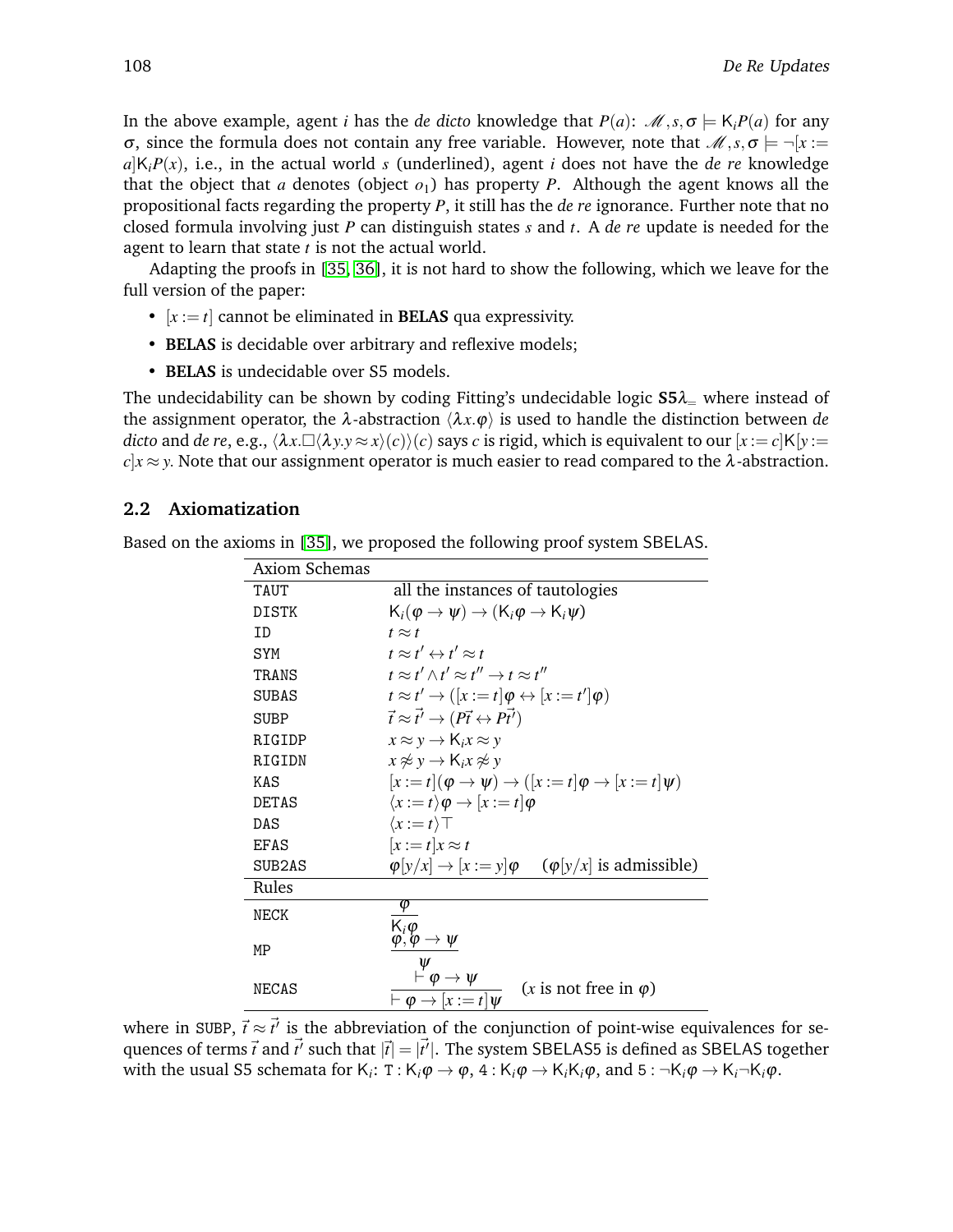Note that ID,SYM,TRANS captures the nature of equality; SUBP and SUBAS regulate the substitution that we can safely do; RIGIDP and RIGIDN describe that the variables are rigid; KAS, DETAS, DAS capture that the assignment operator is a self-dual normal modality (the necessitation rule for  $[x := t]$  is a special case of NECAS); EFAS characterizes the effect of the assignment operator; SUB2AS and NECAS are the counterparts of the usual axiom and rules of the first-order quantifier.

**Remark 5** *Comparing to [\[35\]](#page-14-1), we do not have the special axioms to handle the term-modalities, and the S5 axioms for the epistemic operators are standard.*

Given that  $K_i$  and  $[x := t]$  are normal modalities, we can show that the rule of replacement of equals is an admissible rule in the systems SBELAS and SBELAS5.

**Theorem 6 (Soundness)** *System* SBELAS *is sound over Kripke models and* SBELAS5 *is sound over epistemic models.* The following are handy for the completeness proof.

**Proposition 7** *The following are derivable from the system:*

DBASEQ 
$$
\langle x := t \rangle \varphi \leftrightarrow [x := t] \varphi
$$
  
\nCNECAS  $\frac{\vdash \varphi \rightarrow \psi}{\vdash [x := t] \varphi \rightarrow \psi} \quad (x \notin Fv(\psi))$   
\nEAS  $\qquad [x := t] \varphi \leftrightarrow \varphi(x \notin Fv(\varphi))$   
\nSUBASEQ  $\varphi[y/x] \leftrightarrow [x := y] \varphi$  given  $\varphi[y/x]$  is admissible  
\nNECAS'  $\frac{\vdash \varphi}{[x := t] \varphi}$ 

PROOF DBASEQ is based on DETAS and DAS. CNECAS is due to NECAS and DBASEQ for contrapositive. EAS is based on NECAS and CNECAS (taking  $\psi = \varphi$ ). SUBASEQ is due to the contrapositive of SUB2AS and DBASEQ. NECAS' is special case for NECAS.

We can also rename the bound variables as shown in [\[35\]](#page-14-1).

**Proposition 8 (Relettering)** Let *z* be fresh in  $\varphi$  and *t*, then  $\models [x := t] \varphi \leftrightarrow [z := t] \varphi[z/x]$ .

The completeness of SBELAS and SBELAS5 can be proved by an adaptation of the corresponding (highly non-trivial) completeness proof in [\[35\]](#page-14-1) without the treatment for the termmodalities in [\[35\]](#page-14-1). We omit the proof and leave it to the full version due to page limitation. **Theorem 9** SBELAS *is strongly complete over arbitrary models and* SBELAS5 *is strongly complete over epistemic models.*

# <span id="page-6-0"></span>**3 Adding public announcement**

In this section, we develop a public announcement logic based on the language **BELAS**. We will show that as in the case of standard **PAL**, the announcement operator can be eliminated.

# **3.1 Language and semantics**

**Definition 10 (Language of PALAS)** *The language of Public Announcement Logic with Assignments (PALAS) is defined by adding the announcement operator to BELAS:*

<span id="page-6-1"></span>
$$
t ::= x | a
$$
  
\n
$$
\varphi ::= t \approx t | P\vec{t} | (\varphi \wedge \varphi) | \neg \varphi | K_i \varphi | [x := t] \varphi | [! \varphi] \varphi
$$

*where*  $x \in X$ *,*  $a \in N$ *,*  $P \in P$  *and*  $i \in I$ *.*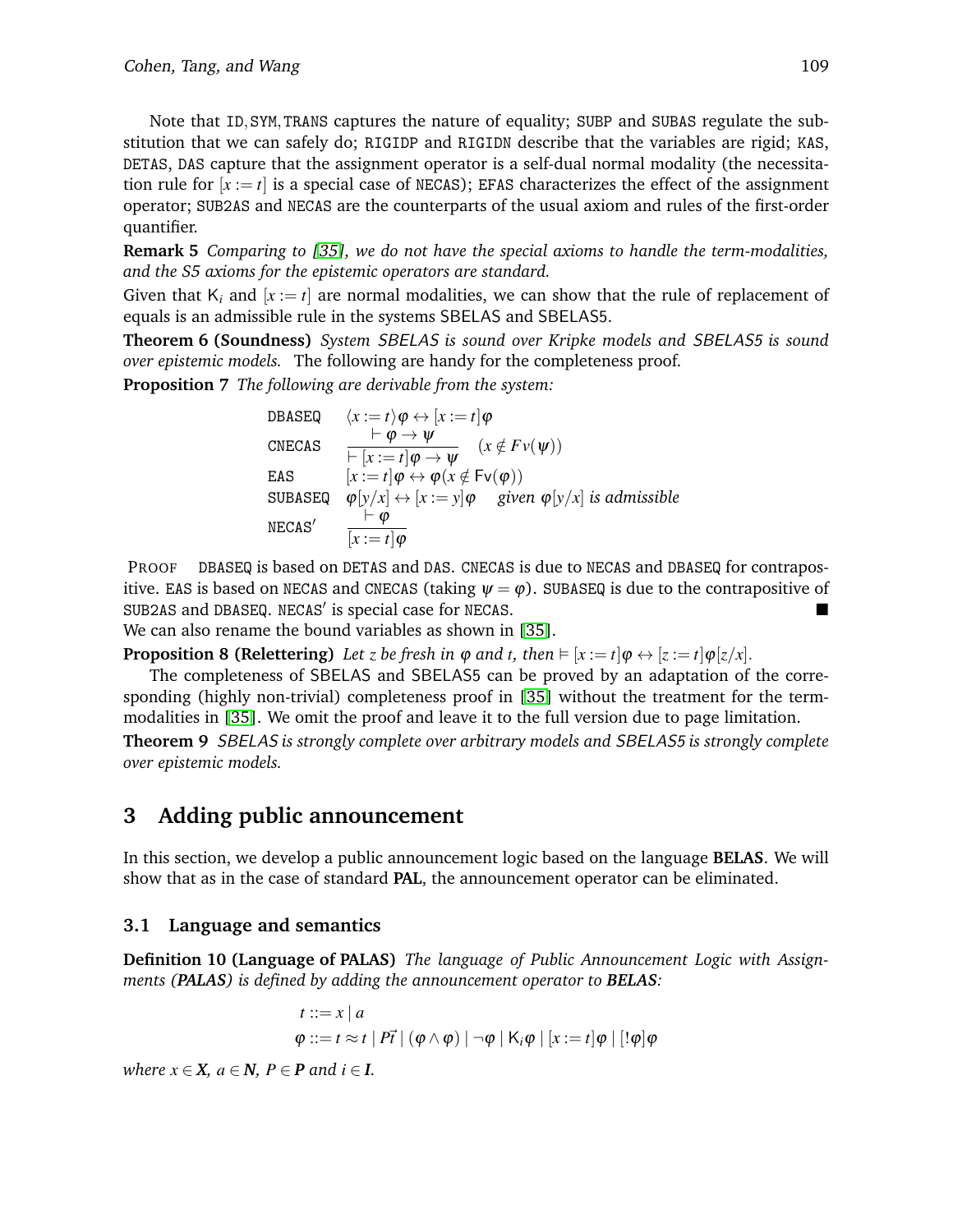As in the standard **PAL**,  $[\psi]\varphi$  intuitively says that if  $\psi$  can be truthfully announced then afterwards  $\varphi$  holds. Besides the usual abbreviations, we also write  $\langle \phi \rangle$  for  $\neg$ [! $\varphi$ ] $\neg$ .

With this simple addition, we can capture the *de re* updates of publicly announcing the actual value of *a* by  $[x := a][x \approx a]$ . In the following, we will also write  $[!a] \varphi$  for  $[x := a][x \approx a] \varphi$  when *x* is not free in  $\varphi$ . This is essentially the [*a*] operator introduced in [\[11\]](#page-13-6).

We can actually do *much more* beyond announcing the value of *a*. For example, the *de re* announcement that the reference of *a* does have the property *P* is expressed by  $[x := a][Px]$ . This will give the *de re* knowledge that object  $o_1$  has property *P* to the agent in Example [4.](#page-4-0)

The semantics of the announcement operator is essentially the same as in standard **PAL**.

#### **Definition 11 (Semantics)**

$$
\mathscr{M}, w, \sigma \vDash [! \psi] \varphi \Leftrightarrow \mathscr{M}, w, \sigma \vDash \psi \text{ implies } \mathscr{M}|_{\psi}^{\sigma}, w, \sigma \vDash \varphi
$$

where  $\mathscr{M}|_\psi^\sigma$  is the submodel of  $\mathscr{M}$  restricted to the  $\psi$  worlds in  $\mathscr{M},$  i.e.,  $\mathscr{M}|_\psi^\sigma = \{W', D_\mathscr{M}, R', \eta'\}$ *such that*  $W' = \langle v \mid \mathcal{M}, v, \sigma \vDash \psi \rangle$ ,  $R'_i = R_i|_{W' \times W'}$  and  $\eta' = \eta|_{W'}.$ 

Now we can check the induced semantics of [!*a*]:

$$
\mathscr{M}, w, \sigma \vDash [!a] \varphi \Leftrightarrow \mathscr{M}, w, \sigma \vDash [x := a] [!x \approx a] \varphi \Leftrightarrow \mathscr{M}, w, \sigma [x \mapsto \sigma_w(a)] \vDash [!x \approx a] \varphi \Leftrightarrow \mathscr{M}|_{x \approx a}^{\sigma[x \mapsto \sigma_w(a)]} \vDash \varphi
$$

where  $\mathscr{M}|_{x\approx a}^{\sigma[x\mapsto\sigma_w(a)]}$  is the submodel of  $\mathscr{M}$  with all the worlds that share the same value of *a* as the actual world. This is indeed the semantics given to the *public inspection operator* in [\[11\]](#page-13-6).

With the announcement operator, we can also define the conditional operators introduced in [\[34,](#page-14-9) [2\]](#page-13-7) over epistemic models. For example:

- Kv<sub>i</sub>( $\varphi$ , *c*) := K<sub>i</sub>[! $\varphi$ ]Kv<sub>i</sub>*c* : Agent *i* would know the value of *c* given  $\varphi$ .
- Kv<sub>i</sub> $(c,d) := K_i[!c]$ Kv<sub>i</sub> $d$ : Agent *i* would know the value of *d* given the value of *c*, namely, agent *i* knows how the value of *d* functionally depends on the value of *c*;
- Kv<sub>i</sub> $(c, \varphi) := K_i[!c]$ (K<sub>i</sub> $\varphi \vee K_i \neg \varphi$ ): Agent *i* would know the truth value of  $\varphi$  given the value of  $c$ , i.e., agent *i* knows how the truth value of  $\varphi$  depends on the value of  $c$ ;
- Kv<sub>i</sub>( $\psi, \varphi$ ) := K<sub>i</sub>([! $\psi$ ](K<sub>i</sub> $\varphi \vee K_i \neg \varphi$ ) $\wedge$  [! $\neg \psi$ ](K<sub>i</sub> $\varphi \vee K_i \neg \varphi$ )): Agent *i* knows how the truth value of  $\varphi$  depends on the truth value of  $\psi$ .

Based on the semantics, it is not hard to show the axioms of perfect recall and no miracles are still valid, which form the foundation for the reduction of the announcement operator to be introduced (cf. [\[32\]](#page-14-2)).

**Proposition 12** *The following are valid:*

PR 
$$
K_i[!\psi]\varphi \rightarrow [!\psi]K_i\varphi
$$
  
\nNM  $\langle !\psi \rangle K_i\varphi \rightarrow K_i[!\psi]\varphi$ 

#### **3.2 Axiomatization**

We define the proof system SPALAS (SPALAS5) as the proof system obtained by extending SBELAS (SBELAS5) with the following reduction axioms, which help us to eliminate the announcement operator in **PALAS**. AK is essentially the combination of the axioms PR and NM (cf. [\[32\]](#page-14-2)). Besides the usual reduction axioms for **PAL**, we have a new axiom AASSI.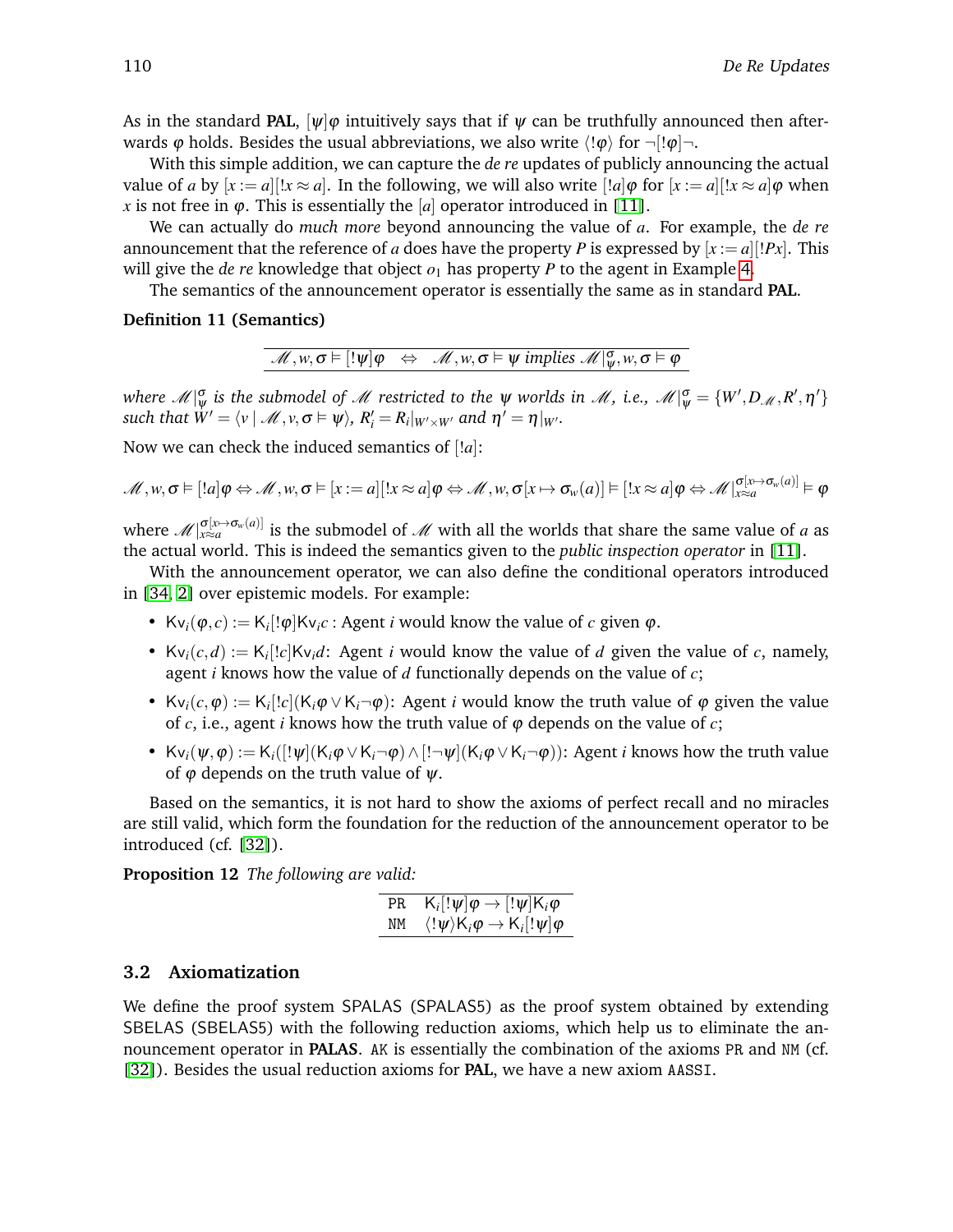| Axiom Schemas |                                                                                     |
|---------------|-------------------------------------------------------------------------------------|
| AATOM         | $\left[ \psi   p \leftrightarrow (\psi \rightarrow p) \right]$ (if p is atomic)     |
| ANEG          | $[\psi] \neg \varphi \leftrightarrow (\psi \rightarrow \neg [!\psi] \varphi)$       |
| ACON          | $[!\psi](\varphi \wedge \chi) \leftrightarrow ([!\psi]\varphi \wedge [!\psi]\chi)$  |
| AΚ            | $[! \psi] K_i \varphi \leftrightarrow (\psi \rightarrow K_i [! \psi] \varphi)$      |
| ACOM          | $[! \psi] [! \chi] \varphi \leftrightarrow [! (\psi \wedge [! \psi] \chi)] \varphi$ |
| AASSI         | $[!\Psi][x := t] \varphi \leftrightarrow [z := x][x := t] [!\Psi[z/x]] \varphi$     |
|               | (z does not occur in $[! \psi] [x := t] \varphi$ )                                  |

**Theorem 13** SPALAS *is sound over arbitrary models.*

PROOF The validity of the first five reduction axioms is as in the standard **PAL**. We only focus on the last one, AASSI, which is about switching the assignment operator and the announcement operator. Note that in AASSI, *z* is fresh in  $\varphi$ ,  $\psi$  and  $z \neq t$ , therefore  $\psi[z/x]$  is always admissible. We first prove the following claim:

**Claim 13.1** *For any*  $\nu$  *in*  $M$ :

$$
\mathscr{M}, v, \sigma \vDash \psi \iff \mathscr{M}, v, \sigma \vDash [z := x][x := t]\psi[z/x]
$$

*Proof of Claim 13.1:* Since *z* is fresh, and there is no free *x* in  $\psi[z/x]$ , we have for any *v*, *u* in *M*:

$$
\mathcal{M}, v, \sigma \vDash \psi
$$
  
\n
$$
\iff \mathcal{M}, v, \sigma [z \mapsto \sigma(x)] \vDash \psi[z/x]
$$
  
\n
$$
\iff \mathcal{M}, v, \sigma [z \mapsto \sigma(x)][x \mapsto \sigma_u(t)] \vDash \psi[z/x]
$$
 (\*).

Let  $\sigma^* = \sigma[z \mapsto \sigma(x)]$ . Since  $t \neq z$ , and since changing  $\sigma$  does not affect  $\eta$  on *u*, we have for any  $u$  in  $M$ 

$$
\sigma_u(t) = \sigma_u^*(t) \quad (\dagger)
$$

no matter whether *t* is a variable or a name. Therefore we have for any  $u$  in  $\mathcal{M}$ :

$$
\sigma[z \mapsto \sigma(x)][x \mapsto \sigma_u(t)] = \sigma[z \mapsto \sigma(x)][x \mapsto \sigma_u^*(t)]
$$

Now from  $(\star)$  we have :

$$
\mathscr{M}, \nu, \sigma \vDash \psi \iff \mathscr{M}, \nu, \sigma[z \mapsto \sigma(x)][x \mapsto \sigma_u^*(t)] \vDash \psi[z/x] \quad (\ddagger)
$$

In particular, taking  $u = v$  in ( $\ddagger$ ) gives us the proof for the claim according to the semantics.

 $\blacksquare$ 

Now consider the following two cases:

**(Case I)** If  $\mathcal{M}, w, \sigma \neq \psi$ , then  $\mathcal{M}, w, \sigma \neq [! \psi][x := t] \varphi$  is trivially true. By the above claim,  $\mathscr{M}, w, \sigma \nvDash [z := x][x := t] \psi[z/x].$  Thus  $\mathscr{M}, w, \sigma \vDash [z := x][x := t][! \psi[z/x]] \varphi.$ 

**(Case II)** If  $\mathcal{M}, w, \sigma \models \psi$ , by the above claim,  $\mathcal{M}, w, \sigma \models [z := x][x := t]\psi[z/x]$ . According to the semantics we need to show (1) iff (2) below :

$$
(1) \mathscr{M}|_{\psi}^{\sigma}, w, \sigma[x \mapsto \sigma_w(t)] \vDash \varphi
$$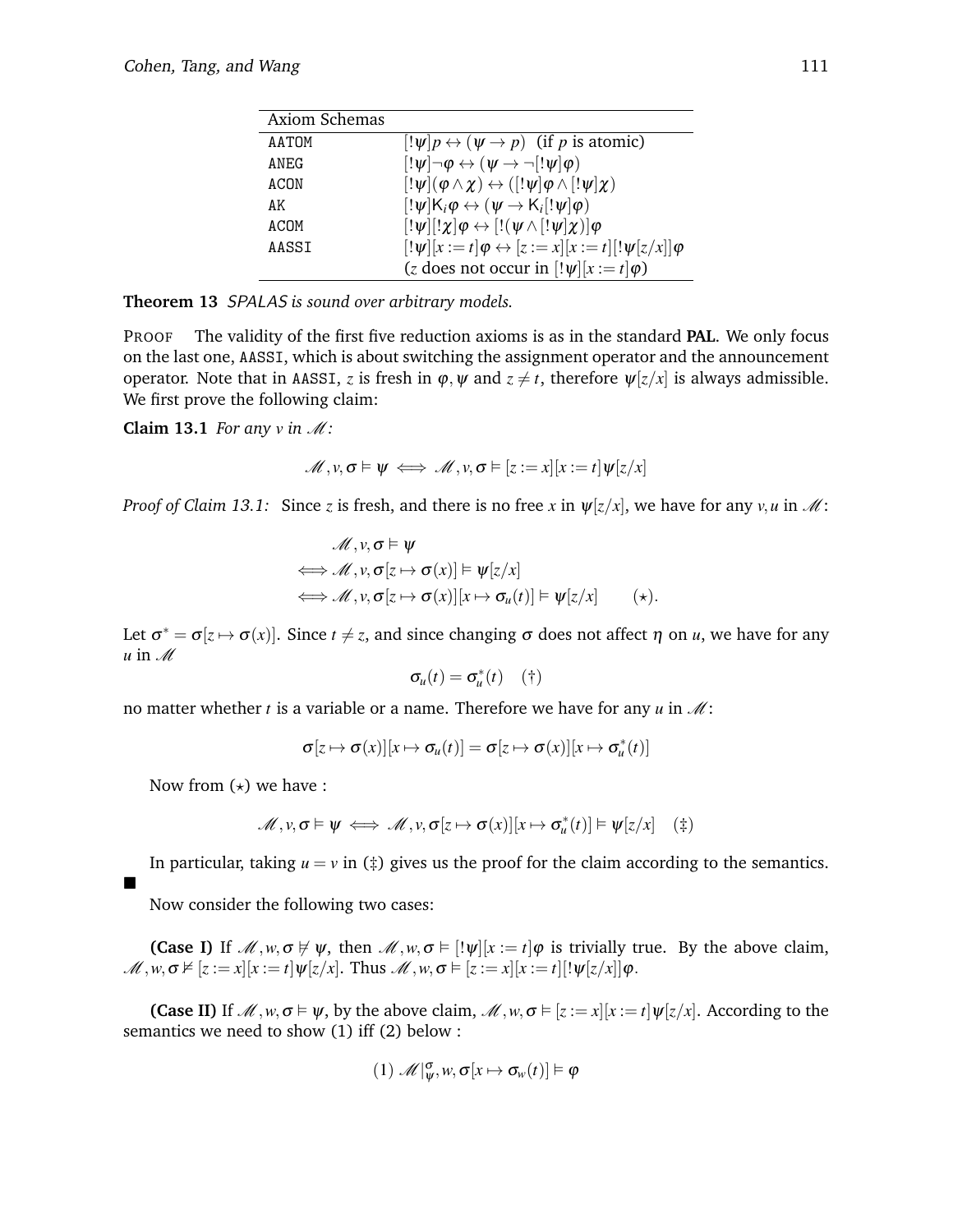$$
(2) \ \mathscr{M}|_{\psi[z/x]}^{\sigma[z \mapsto \sigma_w(x)][x \mapsto \sigma_w^*(t)]}, w, \sigma[z \mapsto \sigma_w(x)][x \mapsto \sigma_w^*(t)] \vDash \varphi
$$

Note that  $\sigma(x) = \sigma_w(x)$  by definition. Now taking  $u = w$  in ( $\ddagger$ ) immediately shows that  $\mathscr{M}$ <sup>[</sup> $\sigma$ [*z* $\mapsto$  $\sigma$ <sub>*w*</sub>(*x*)][*x* $\mapsto$  $\sigma$ <sup>\*</sup><sub>*w*</sub>(*t*)]  $\varphi_{[z/x]}^{[\alpha\mapsto\sigma_w(x)][x\mapsto\sigma_w(x)]}$  is exactly the same model as  $\mathscr{M}|\overset{\sigma}{\varphi}$ . Now we only need to consider whether the difference between  $\sigma[x \mapsto \sigma_w(t)]$  and  $\sigma[z \mapsto \sigma_w(x)][x \mapsto \sigma_w^*(t)]$  matters for the truth value of  $\varphi$ . Note that *z* does not occur in  $\varphi$  and by (†)  $\sigma_w(t) = \sigma_w^*(t)$ , therefore the above difference in  $\sigma$ does not affect the truth value of  $\varphi$ . It follows that (1) iff (2), and this completes the proof.  $\blacksquare$ 

With the formulas above, we can translate **PALAS**-formulas to **BELAS**-formulas and eliminate the public announcement operators.

Based on the above theorem, we can define a translation tr to eliminate the announcement operators as in the standard **PAL** using the left-to-right direction of the reduction axioms [\[8,](#page-13-1) [32\]](#page-14-2), and the following extra clause (where *z* is fresh):

<span id="page-9-1"></span>
$$
\mathrm{tr}([!\psi][x:=t]\varphi)=[z:=x][x:=t]\mathrm{tr}([!\psi[z/x]]\varphi)
$$

It is not hard to show that the translation preserves the equivalence of formulas.

**Proposition 14** *For all*  $\varphi \in \text{PALAS}: \models \varphi \leftrightarrow \text{tr}(\varphi)$ 

**Theorem 15** SPALAS *is complete over arbitrary models.*

PROOF The proof is done by the following reduction.

$$
\vDash \varphi \Longrightarrow \vDash \mathsf{tr}(\varphi) \Longrightarrow \vdash_{\mathsf{SBELAS}} \mathsf{tr}(\varphi) \Longrightarrow \vdash_{\mathsf{SPALAS}} \mathsf{tr}(\varphi) \Longrightarrow \vdash_{\mathsf{SPALAS}} \varphi
$$

The first step is due to Proposition [14.](#page-9-1) The second step is due to Theorem [9.](#page-6-1) The third step is due to the fact that SPALAS is an extension of SBELAS, and the last step is due to the reduction axioms in the system that you can show  $\vdash_{\mathsf{SPALAS}} \mathsf{tr}(\varphi) \leftrightarrow \varphi$ . Similarly we can show that:

**Theorem 16** SPALAS5 *is complete over epistemic models.*

# <span id="page-9-0"></span>**4 Adding Event Models**

In this section, we generalize the public announcements to event models proposed in [\[1\]](#page-13-14). We first consider the event models without factual changes.

### **4.1 Language and Semantics**

**Definition 17 (Event model)** An event model  $\mathscr E$  with respect to a given language **L** is a triple:  $\langle E, \rightarrowtail, Pre \rangle$  *where:* 

- *E is a finite non-empty set of events;*
- $\rightarrow : I \rightarrow 2^{E \times E}$  assigns a relation to each agent;
- $Pre : E \to \mathbf{L}$  assigns each event a precondition formula.

*A pointed event model*  $\mathcal{E}, e$  *is an event model with a designated event. An epistemic event model is an event model where the accessibility relations are equivalence relations.*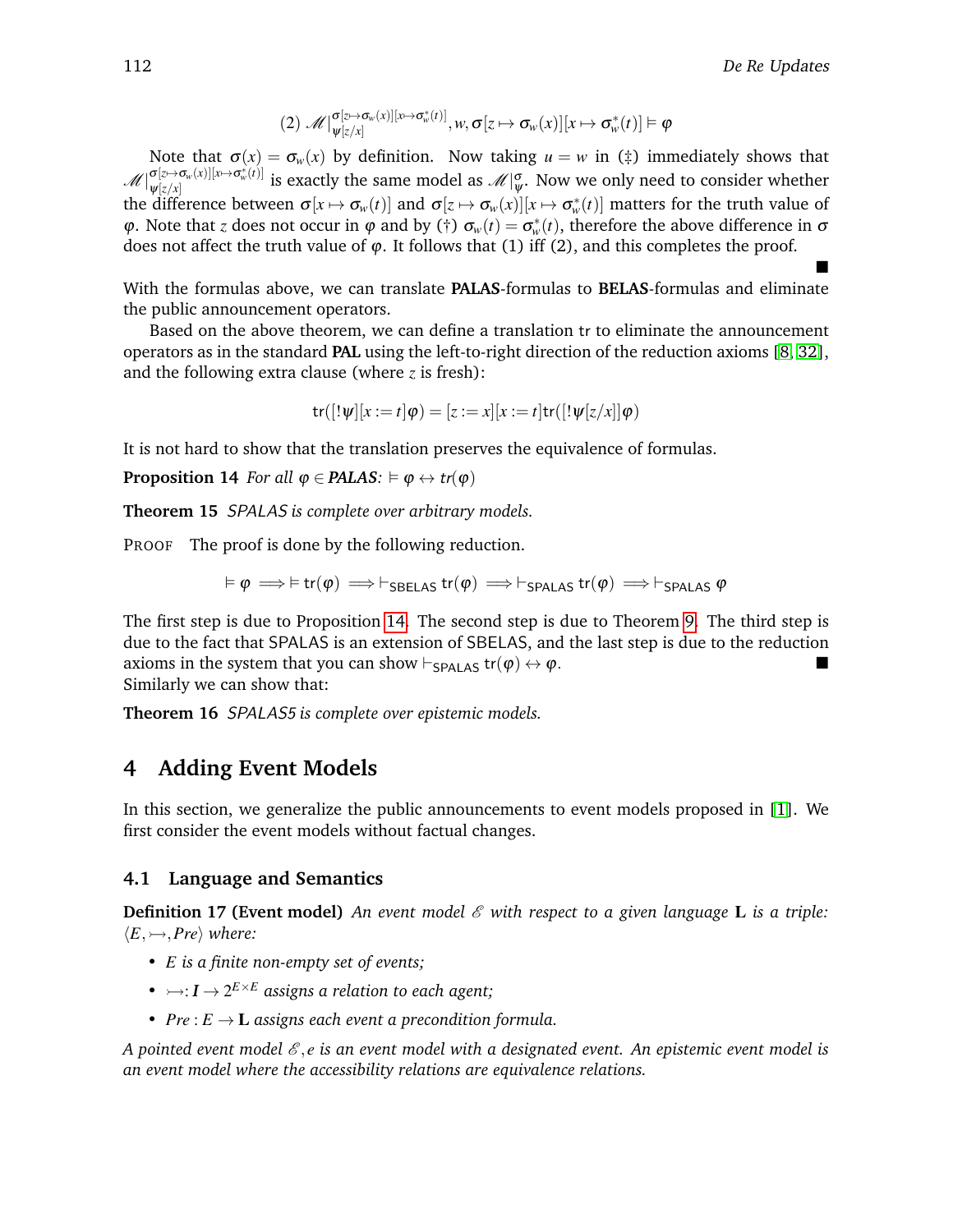We often write  $\rightarrow$  *f* for  $\rightarrow$  *(i)* to denote the relation for *i*.

**Definition 18 (Update product** ⊗) *Given N, I, a model*  $\mathcal{M} = \langle W, D, R, \eta \rangle$ *, an assignment*  $\sigma$ *, and* an event model  $\mathscr{E} = \langle E,\rightarrowtail,Pre \rangle$  with respect to a given language **L**, the updated model  $(\mathscr{M} \otimes \mathscr{E})^{\sigma}$ is a tuple  $\langle W', D, R', \rho', \eta' \rangle$  where:

- $W' = \{(w, e) | \mathcal{M}, w, \sigma \models Pre(e)\};$
- $(s, e)R'_i(s', e')$  iff  $sR_i s'$  and  $e \rightarrow e'$ ;
- $\eta'(a,(w,e)) = \eta(a,w);$
- $\rho'(P,(w,e)) = \rho(P,w)$ .

Note that  $\sigma$  is necessary in defining the updated model.

**Definition 19 (Language of DELAS)** *The language of Dynamic Epistemic Logic with Assignments (DELAS) is defined below:*

$$
t ::= x | a
$$
  

$$
\varphi ::= t \approx t | P\vec{t} | (\varphi \wedge \varphi) | \neg \varphi | K_i \varphi | [x := t] \varphi | [\mathscr{E}, e] \varphi
$$

*where*  $x \in \mathbf{X}$ *,*  $a \in \mathbf{N}$ *,*  $P \in \mathbf{P}$ *,*  $i \in \mathbf{I}$ *, and*  $\mathscr{E}, e$  *is a pointed event model w.r.t.*  $\boldsymbol{DELAS}$ *.*  $^6$  $^6$ 

As in [\[1\]](#page-13-14), we can compose two event models into one.

**Definition 20 (Composition of event models)** Let  $\mathscr{E} = \langle E, \rightarrowtail, Pre \rangle$  and  $\mathscr{E}' = \langle E', \rightarrowtail', Pre' \rangle$  be *two event models. Then the composition of*  $\mathscr E$  *and*  $\mathscr E'$  *is*  $\mathscr E\circ \mathscr E'=\langle E'',\rightarrowtail'',Pre''\rangle$  *where* 

•  $E'' = E \times E'$ 

• 
$$
(e,e') \rightarrow_i'' (f,f') \iff e \rightarrow_i f
$$
 and  $e' \rightarrow_i' f'$ 

•  $Pre''(e, e') = Pre(e) \wedge [e', e] Pre'(e')$ 

The composition of two pointed model  $\mathscr E,$   $e$  and  $\mathscr E',$   $e'$  (denoted as  $(\mathscr E,e) \circ (\mathscr E', e')$ ) is defined as the *pointed model*  $\mathscr{E} \circ \mathscr{E}', (e, e').$ 

The semantics is as in the standard event-model **DEL**.

**Definition 21 (Semantics)** *We give the truth condition for the event updates.*

 $M, w, \sigma \models [\mathscr{E}, e] \varphi \Leftrightarrow M, w, \sigma \models \text{Pre}(e) \Rightarrow M \otimes \mathscr{E}, (s, e), \sigma \models \varphi$ 

With event models, we can capture non-trivial *de re* dynamics. For example, agent 1 is told a password with agent 2 around, but agent 2 is not sure whose password it is: it could be Cindy's (c) or Dave's (d). The following event model captures such an event  $\mathscr E$  (with precondition specified):

$$
\begin{array}{ccc}\n\binom{1,2}{2} & \binom{1,2}{2} & \binom{1,2}{2} & \binom{1,2}{2} & \binom{1,2}{2} & \binom{1,2}{2} & \binom{1,2}{2} & \binom{1,2}{2} & \binom{1,2}{2} & \binom{1,2}{2} & \binom{1,2}{2} & \binom{1,2}{2} & \binom{1,2}{2} & \binom{1,2}{2} & \binom{1,2}{2} & \binom{1,2}{2} & \binom{1,2}{2} & \binom{1,2}{2} & \binom{1,2}{2} & \binom{1,2}{2} & \binom{1,2}{2} & \binom{1,2}{2} & \binom{1,2}{2} & \binom{1,2}{2} & \binom{1,2}{2} & \binom{1,2}{2} & \binom{1,2}{2} & \binom{1,2}{2} & \binom{1,2}{2} & \binom{1,2}{2} & \binom{1,2}{2} & \binom{1,2}{2} & \binom{1,2}{2} & \binom{1,2}{2} & \binom{1,2}{2} & \binom{1,2}{2} & \binom{1,2}{2} & \binom{1,2}{2} & \binom{1,2}{2} & \binom{1,2}{2} & \binom{1,2}{2} & \binom{1,2}{2} & \binom{1,2}{2} & \binom{1,2}{2} & \binom{1,2}{2} & \binom{1,2}{2} & \binom{1,2}{2} & \binom{1,2}{2} & \binom{1,2}{2} & \binom{1,2}{2} & \binom{1,2}{2} & \binom{1,2}{2} & \binom{1,2}{2} & \binom{1,2}{2} & \binom{1,2}{2} & \binom{1,2}{2} & \binom{1,2}{2} & \binom{1,2}{2} & \binom{1,2}{2} & \binom{1,2}{2} & \binom{1,2}{2} & \binom{1,2}{2} & \binom{1,2}{2} & \binom{1,2}{2} & \binom{1,2}{2} & \binom{1,2}{2} & \binom{1,2}{2} & \binom{1,2}{2} & \binom{
$$

The underlining event is the real event. Suppose initially agent 1 and agent 2 have no idea about the possible passwords of *c* and *d* (thus think all the natural numbers are possible), the (infinite) initial model  $\mathcal{M}, s$  may look like below:

<span id="page-10-0"></span> $6$ The event model and formulas are defined by a mutual induction, cf. [\[1\]](#page-13-14).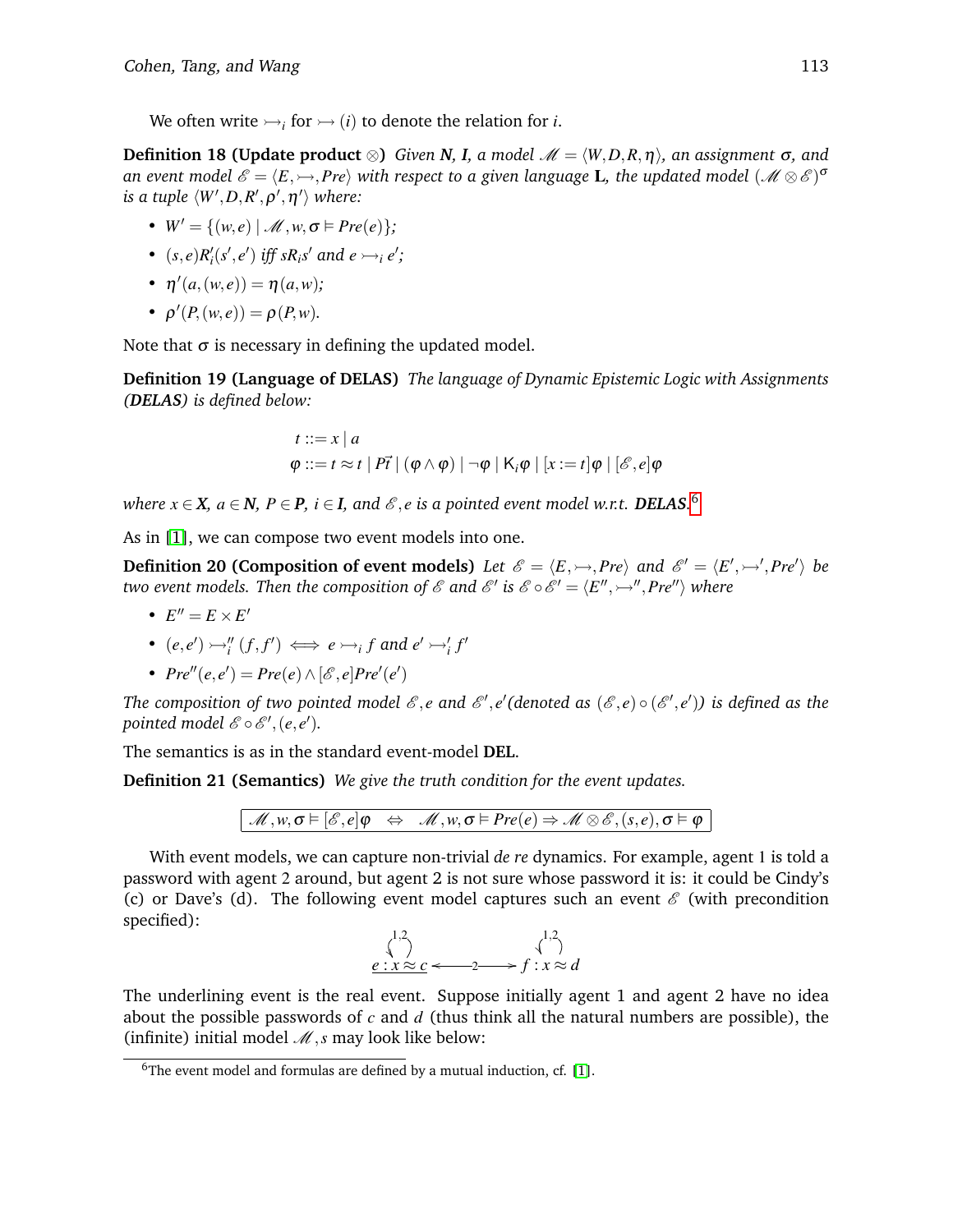■

$$
\begin{array}{c}\n\langle \cdot \rangle \\
s:c \approx 12, d \approx 34 \prec 1, 2 \succ t : c \approx 4, d \approx 12 \prec \cdots \succ \cdots\n\end{array}
$$

According to the semantics, we can verify

$$
\mathscr{M},s \vDash [x:=c][\mathscr{E},e](\mathsf{Kv}_1c \wedge \neg \mathsf{Kv}_1d \wedge \neg \mathsf{Kv}_2c \wedge \neg \mathsf{Kv}_2d \wedge \mathsf{K}_2(\mathsf{Kv}_1c \vee \mathsf{Kv}_1d)).
$$

As a variant mentioned in the introduction, we can capture the event where agent 1 and agent 2 are told two numbers (the passwords of *c* and *d*) such that agent 1 knows which is which but agent 2 does not know it.

$$
\begin{array}{ccc}\n\downarrow^{1,2} & & \downarrow^{1,2} \\
e: x \approx c, y \approx d \iff & 2 \implies f: x \approx d, y \approx c\n\end{array}
$$

We can verify:

 $\mathcal{M}, s \models [x := c][y := d][\mathcal{E}, e](\text{Kv}_1 c \wedge \text{Kv}_1 d \wedge \neg \text{Kv}_2 c \wedge \neg \text{Kv}_2 d \wedge \text{K}_2(\text{Kv}_1 c \wedge \text{Kv}_1 d)).$ 

### **4.2 Axiomatization**

We define the proof system SDELAS (SDELAS5) as the proof system obtained by extending SBELAS (SBELAS5) with the following reduction axioms:

| <b>Axiom Schemas</b> |                                                                                                                                    |
|----------------------|------------------------------------------------------------------------------------------------------------------------------------|
| <b>UATOM</b>         | $[\mathscr{E}, e]p \leftrightarrow (Pre(e) \rightarrow p)$ (p is atomic)                                                           |
| UNEG                 | $[\mathscr{E}, e] \neg \phi \leftrightarrow (Pre(e) \rightarrow \neg [\mathscr{E}, e] \phi)$                                       |
| UCON                 | $[\mathscr{E}, e](\varphi \wedge \psi) \leftrightarrow ([\mathscr{E}, e] \varphi \wedge [\mathscr{E}, e] \psi)$                    |
| UK                   | $[\mathscr{E}, e]$ K <sub>i</sub> $\varphi \leftrightarrow (Pre(e) \rightarrow \wedge_{e \rightarrow f} [\mathscr{E}, f] \varphi)$ |
| <b>UCOM</b>          | $[\mathscr{E}, e][\mathscr{E}', e']\varphi \leftrightarrow [\mathscr{E}\circ \mathscr{E}', (e,e')] \varphi$                        |
| UASSI                | $[\mathscr{E}, e][x := t] \varphi \leftrightarrow [z := x][x := t][\mathscr{E}', e] \varphi$                                       |

where in UASSI, *z* does not occur in  $\varphi$ , *t* or in  $Pre_{\mathscr{E}}(e)$  for all  $e \in \mathscr{E}$ .  $\mathscr{E}'$  is an event model with the same domain and relations as  $\mathscr E$  and for all  $f$  in  $\mathscr E$ ,  $Pre_{\mathscr E'}(f) = Pre_{\mathscr E}(f)[z/x].$ 

Note that when  $\mathcal E$  is a singleton model with precondition  $\psi$  then UASSI coincides with AASSI.

**Theorem 22** SPALAS *is sound over arbitrary models.*

PROOF We only need to check UASSI. The proof is similar to the proof of the validity of AASSI. The idea is to use a fresh variable to store the initial value of *x*, and replace the free occurrences of x by z in the preconditions in  $\mathscr E$  such that all these preconditions will be evaluated according to the initial value of *x*. Note that the reduction also depends on the fact that the update itself does not change the value of *t* or *x*.

Similarly, as in the previous section, we have the completeness:

**Theorem 23** SDELAS *is complete over arbitrary models and* SDELAS5 *is complete over epistemic models.*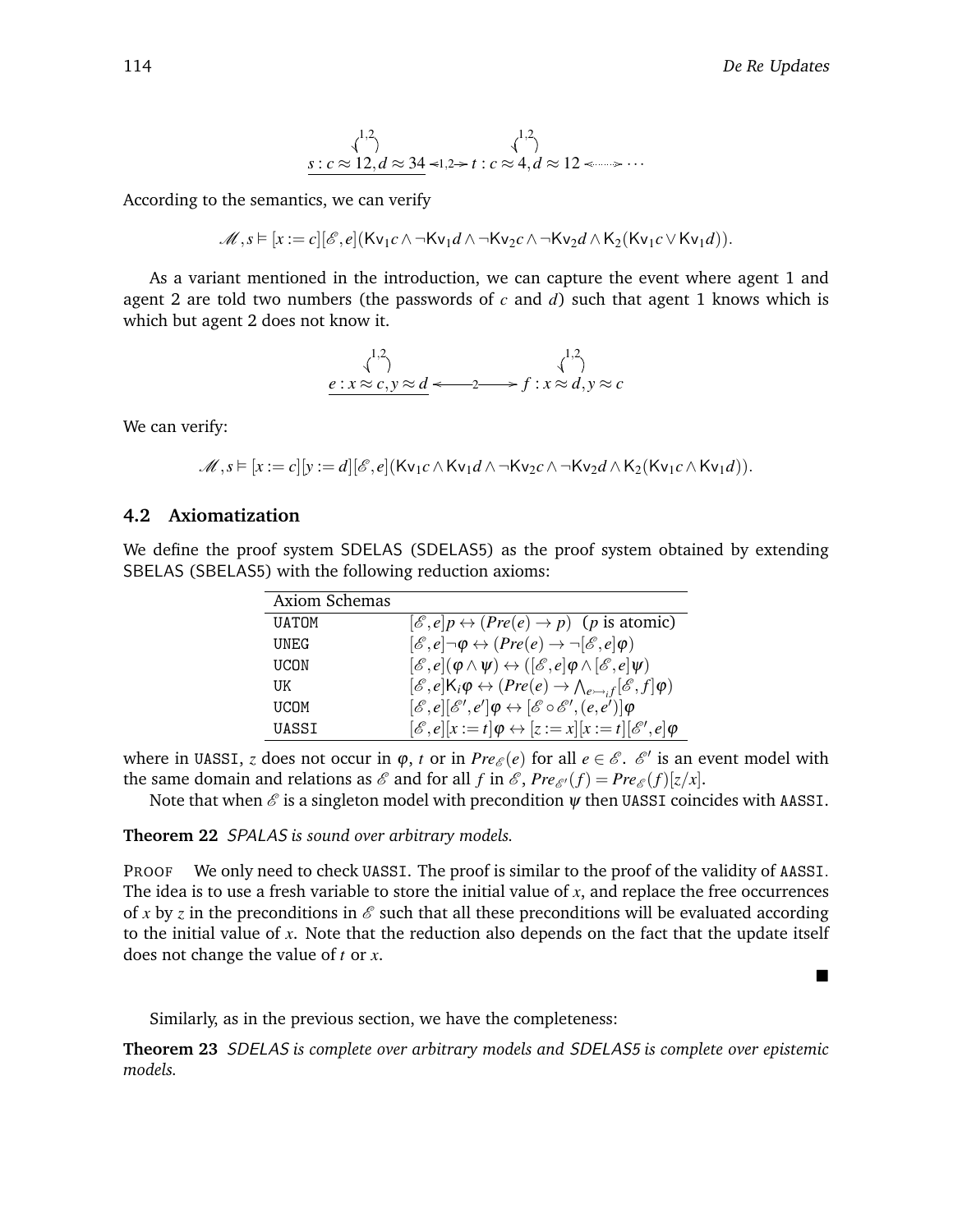### **4.3 Adding factual changes**

Finally, let us consider event models with factual changes inspired by [\[4\]](#page-13-15).

**Definition 24 (Event model with factual changes)** *An event model with factual changes*  $\mathcal{E}$  w.r.t. *language* **L** *is a tuple:*  $\langle E, \rightarrow P$ *re*,*Pos\ where*  $E, \rightarrow P$ *re are defined as before, and* 

• *Pos*:  $N \times E \rightarrow N$  *is a function that maps all but finite names to themselves.* 

Intuitively, a post condition changes the value of one name to the value of another one, e.g., an event may switch the value of *c* and *d* by setting  $Pos(c, e) = d$  and  $Pos(d, e) = c$ .<sup>[7](#page-12-1)</sup>

Accordingly, we also incorporate the factual change in the definition of the update:

**Definition 25 (Update product with factual change)** *Given N*, *I*, *a* model  $\mathcal{M} = \langle W, D, R, \rho, \eta \rangle$ , *an assignment*  $\sigma$ , and an event model  $\mathscr{E} = \langle E, \rightarrow, Pre, Pos \rangle$  w.r.t. L, the updated Kripke model  $(\mathscr{M} \otimes \mathscr{E})^{\sigma}$  is a tuple  $\langle W', D, R', \rho', \eta' \rangle$  where:  $W', D, R', \rho'$  are as before, and

•  $\eta'(a,(w,e)) = \eta(Pos(a,e),w)$ 

We will show that with factual changes,  $[\mathscr{E}, e]$  can still be eliminated.

Given an event model with postconditions  $\mathscr{E}$ , we first lift the  $Pos_{\mathscr{E}}$  to the function  $Pos_{\mathscr{E}}^+$ :  $(N \cup X) \times E \to N \cup X$  where for all  $x \in X$  and  $e \in E$ ,  $Pos_{\mathscr{E}}^+(x,e) = x$  and for all  $a \in N$ ,  $Pos_{\mathscr{E}}^+(a,e) =$  $Pos_{\mathscr{E}}(a,e).$ 

Now we can state the new reduction axiom.

**UASSI'** 
$$
[\mathscr{E}, e][x := t] \varphi \leftrightarrow [z := x][x := Pos_{\mathscr{E}}^+(t, e)][\mathscr{E}', e] \varphi
$$

where *z* is fresh.  $\mathcal{E}'$  is defined as before with the new component  $Pos_{\mathcal{E}'}(a,e) = Pos_{\mathcal{E}}(a,e)$ , i.e., the postcondition is unchanged.

It is not hard to verify that UASSI' is valid, and we can use it to give a complete axiomatization as before given the event models with factual changes.

# <span id="page-12-0"></span>**5 Future directions**

In this work, we propose a lightweight dynamic epistemic framework to capture *de re* knowledge and updates. In particular, **BELAS** can be viewed as a more powerful alternative to the standard epistemic logic, which can also pre-encode *de re* dynamics. There are numerous directions for further work, inspired by the large body of research on the standard (dynamic) epistemic logic. Here we just list a few.

- As in [\[36\]](#page-14-19), we can try to add function symbols and allow varying domain in the model.
- Adding the usual common knowledge operator will create complications in axiomatization as in the case of **DEL**, but the *de re* common knowledge comes for free.
- As in [\[4\]](#page-13-15), we can try to build a more general framework based on *dynamic logic*. It makes particular sense since the assignment operator is actually from dynamic logic.
- We can develop the counterparts of the non-reductive axiomatizations in [\[32,](#page-14-2) [31\]](#page-14-20).
- We can try to find the boundary of the decidability given different frame conditions. We know S5 is bad but T is good [\[36\]](#page-14-19), what about S4?

<span id="page-12-1"></span><sup>&</sup>lt;sup>7</sup>It is more interesting to have function symbols in the language to change the value of  $a$  to the value of a term, which we leave for future work.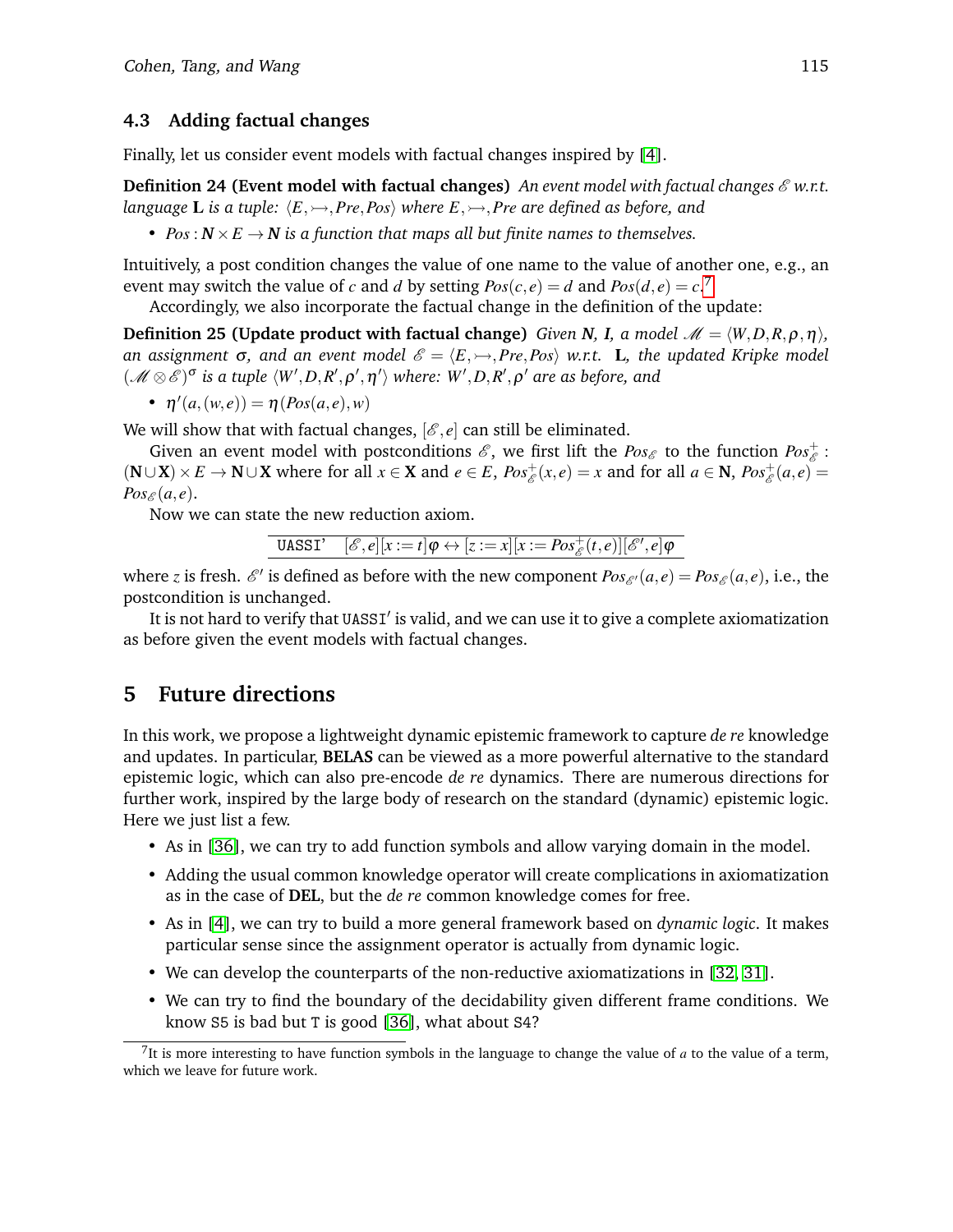• It is also interesting to see whether our framework can capture all the intuitive *de re* updates. We think the answer is negative, e.g., it seems hard to capture the private announcement of some value using finite event models. It may lead to further extensions of the framework.

**Acknowledgement** Michael Cohen thanks the Pre-Doctoral Fellowship Program of Stanford Center at Peking University, which made this joint work possible. Yanjing Wang acknowledges the support of NSSF grant 19BZX135.

### **References**

- <span id="page-13-14"></span>[1] A Baltag, L Moss & S Solecki (1998): *The logic of public announcements, common knowledge, and private suspicions*. In: Proceedings of TARK '98, Morgan Kaufmann Publishers Inc., pp. 43–56.
- <span id="page-13-7"></span>[2] Alexandru Baltag (2016): *To Know is to Know the Value of a Variable*. In: Advances in Modal Logic Vol. 11, pp. 135–155. Available at <http://www.aiml.net/volumes/volume11/Baltag.pdf>.
- <span id="page-13-12"></span>[3] Francesco Belardinelli, Hans van Ditmarsch & Wiebe van der Hoek (2017): *A Logic for Global and Local Announcements*. Electronic Proceedings in Theoretical Computer Science 251, p. 28–42, doi[:10.4204/eptcs.251.3.](http://dx.doi.org/10.4204/eptcs.251.3)
- <span id="page-13-15"></span>[4] J van Benthem, J van Eijck & B Kooi (2006): *Logics of communication and change*. Information and Computation 204(11), pp. 1620–1662, doi[:10.1016/j.ic.2006.04.006.](http://dx.doi.org/10.1016/j.ic.2006.04.006)
- <span id="page-13-2"></span>[5] J van Benthem, J Gerbrandy, T Hoshi & E Pacuit (2009): *Merging Frameworks for Interaction*. Journal of Philosophical Logic 38(5), pp. 491–526, doi[:10.1007/s10992-008-9099-x.](http://dx.doi.org/10.1007/s10992-008-9099-x)
- <span id="page-13-13"></span>[6] Michael Cohen (2020): *Opaque Updates*. Journal of Philosophical Logic, pp. 1–24, doi[:10.1007/s10992-020-09571-8.](http://dx.doi.org/10.1007/s10992-020-09571-8)
- <span id="page-13-11"></span>[7] Giovanna Corsi & Eugenio Orlandelli (2013): *Free quantified epistemic logics*. Studia Logica 101(6), pp. 1159–1183, doi[:10.1007/s11225-013-9528-x.](http://dx.doi.org/10.1007/s11225-013-9528-x)
- <span id="page-13-1"></span>[8] H van Ditmarsch, W van der Hoek & B Kooi (2007): *Dynamic Epistemic Logic*. Springer, doi[:10.1007/978-1-4020-5839-4.](http://dx.doi.org/10.1007/978-1-4020-5839-4)
- <span id="page-13-0"></span>[9] Hans van Ditmarsch, Joseph Halpern, Wiebe van der Hoek & Barteld Kooi, editors (2015): *Handbook of Epistemic Logic*. College Publications.
- <span id="page-13-9"></span>[10] Melvin. Fitting & Richard L Mendelsohn (1998): *First-order modal logic*. Synthese Library, Springer, doi[:10.1007/978-94-011-5292-1.](http://dx.doi.org/10.1007/978-94-011-5292-1)
- <span id="page-13-6"></span>[11] Malvin Gattinger, Jan van Eijck & Yanjing Wang (2017): *Knowing Values and Public Inspection*. In: Proceedings of ICLA'17, pp. 77–90, doi[:10.1007/978-3-662-54069-5](http://dx.doi.org/10.1007/978-3-662-54069-5_7) 7.
- <span id="page-13-5"></span>[12] Jeroen Groenendijk & Martin Stokhof (1982): *Semantic Analysis of "Wh"-Complements*. Linguistics and Philosophy 5(2), pp. 175–233, doi[:10.1007/BF00351052.](http://dx.doi.org/10.1007/BF00351052)
- <span id="page-13-10"></span>[13] Adam J Grove & Joseph Y Halpern (1993): *Naming and identity in epistemic logics part I: the propositional case*. Journal of Logic and Computation 3(4), pp. 345–378, doi[:10.1093/logcom/3.4.345.](http://dx.doi.org/10.1093/logcom/3.4.345)
- <span id="page-13-8"></span>[14] D Harel, D Kozen & J Tiuryn (2000): *Dynamic Logic*. MIT Press, doi[:10.7551/mitpress/2516.001.0001.](http://dx.doi.org/10.7551/mitpress/2516.001.0001)
- <span id="page-13-3"></span>[15] Jaakko Hintikka (1996): *Knowledge Acknowledged: Knowledge of Propositions vs. Knowledge of Objects*. Philosophy and Phenomenological Research 56(2), pp. 251–275, doi[:10.2307/2108519.](http://dx.doi.org/10.2307/2108519)
- <span id="page-13-4"></span>[16] Jaakko Hintikka (2003): *A Second Generation Epistemic Logic and its General Significance*. In Vincent F Hendricks, Klaus Frovin Jørgensen & Stig Andur Pedersen, editors: Knowledge Contributors, Springer, pp. 33-55, doi[:10.1007/978-94-007-1001-6](http://dx.doi.org/10.1007/978-94-007-1001-6_3)<sub>-3</sub>.